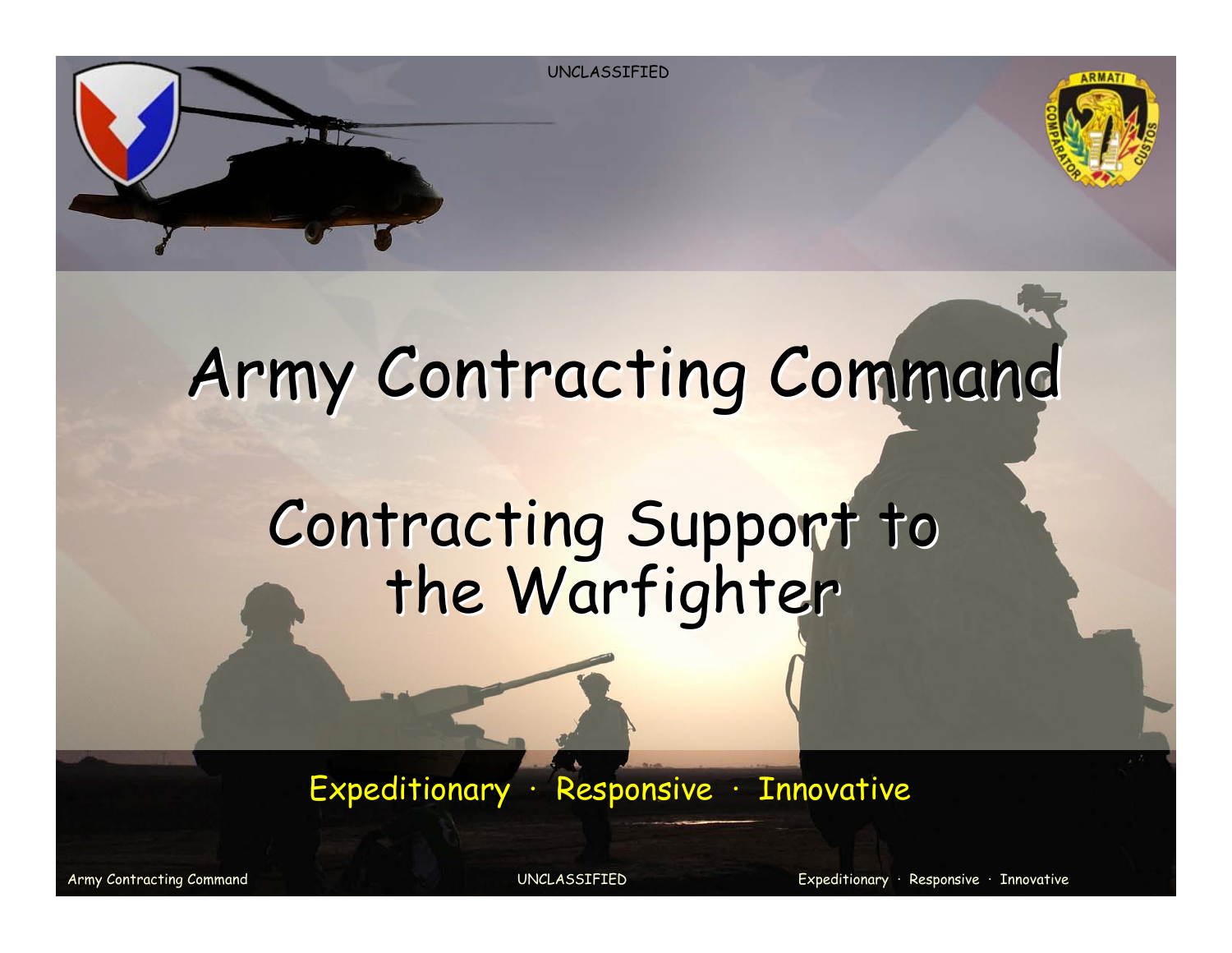UNCLASSIFIED



Army Contracting Command Mission & Vision Statement



## Mission

Provide global contracting support to warfighters through the full spectrum of military operations. Vision

A professional workforce providing quality contracting solutions in support of our warfighters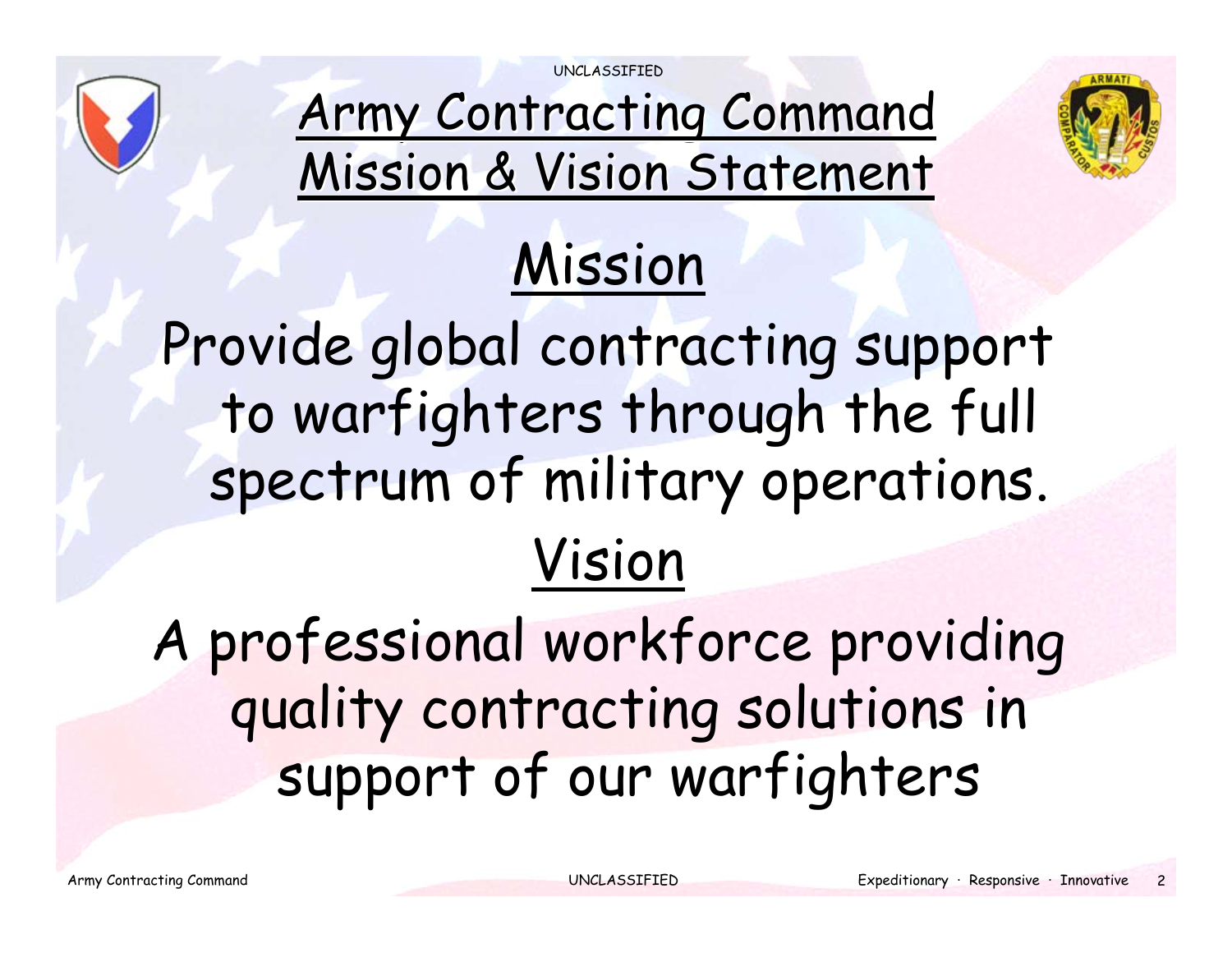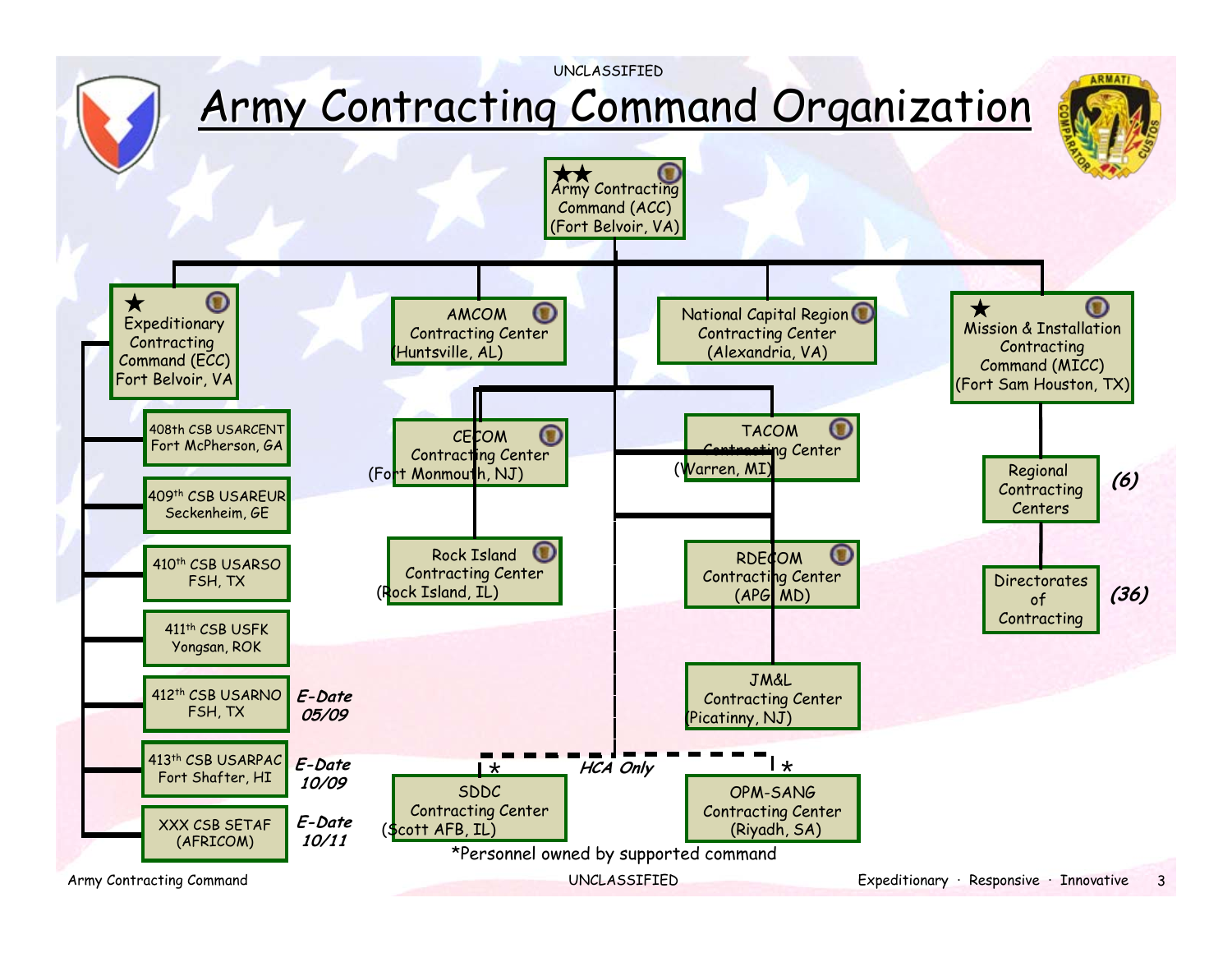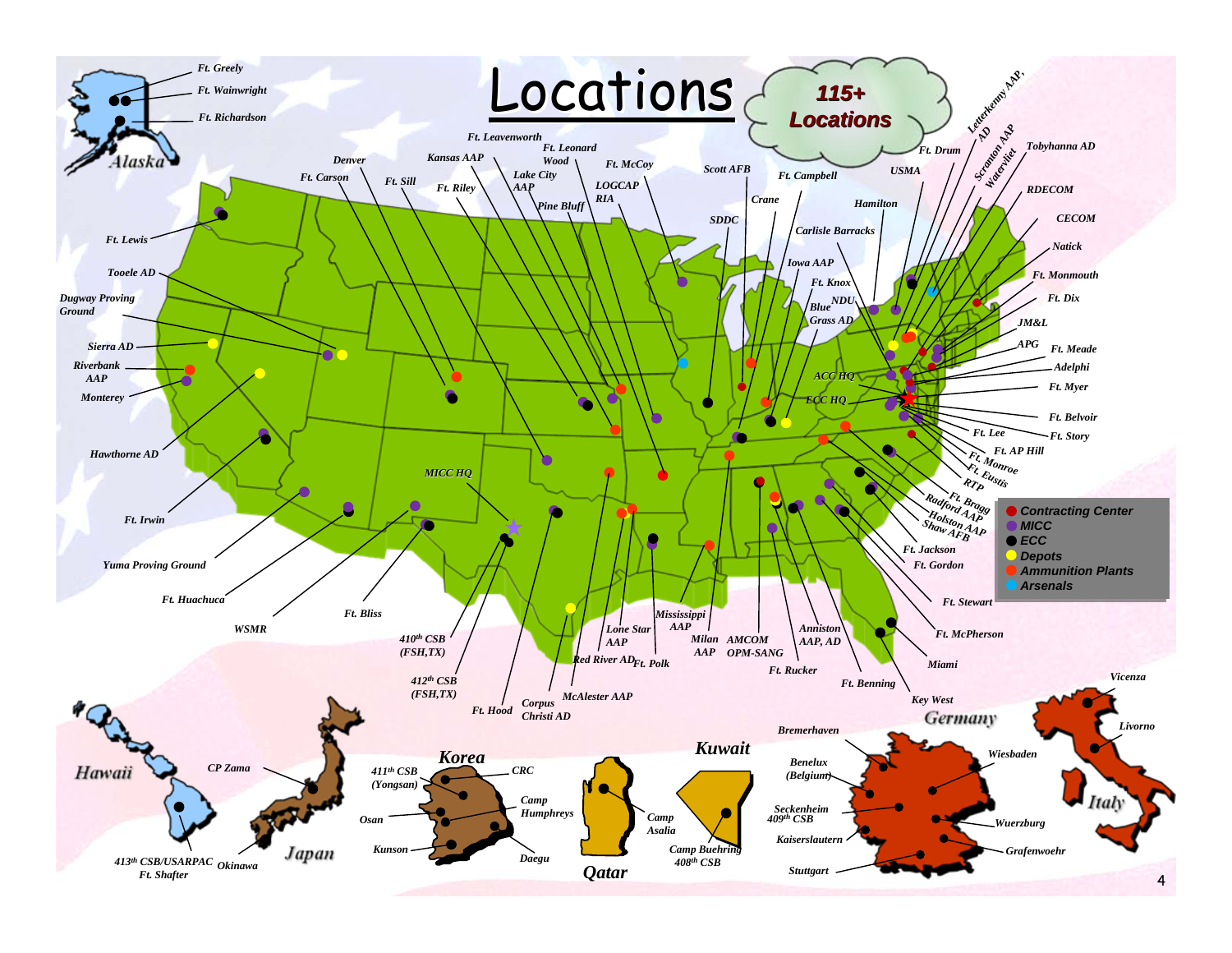

## FY 08 246,000 Actions \$104 B FY 08 246,000 Actions \$104 B  $18\%$  > in \$ from FY 07

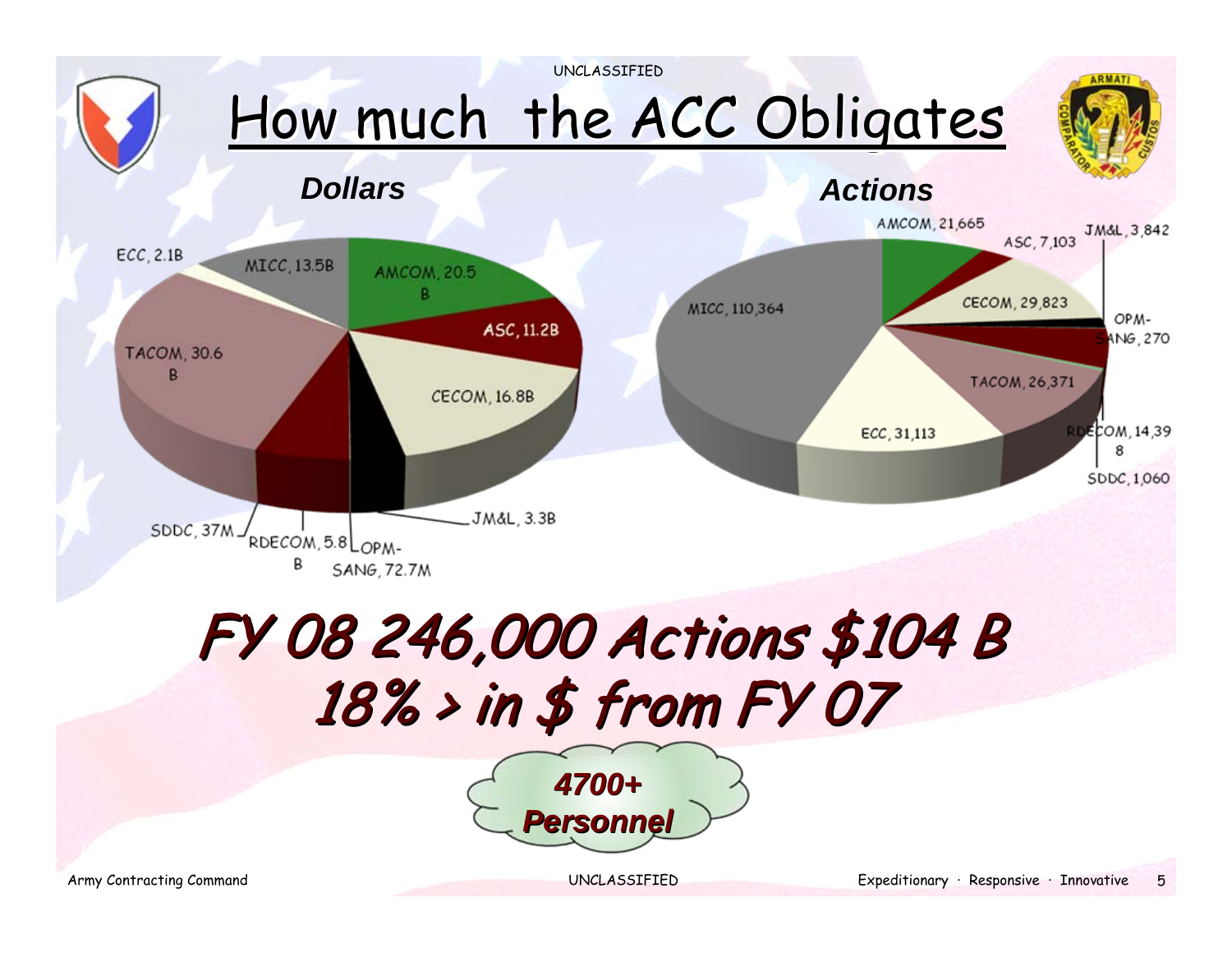

#### UNCLASSIFIED What the ACC Procures





#### Major Customers

•PEO's/PM's •ASCC's •IMCOM •NETCOM •AMC

•USAR •ATEC •TRADOC •FORSCOM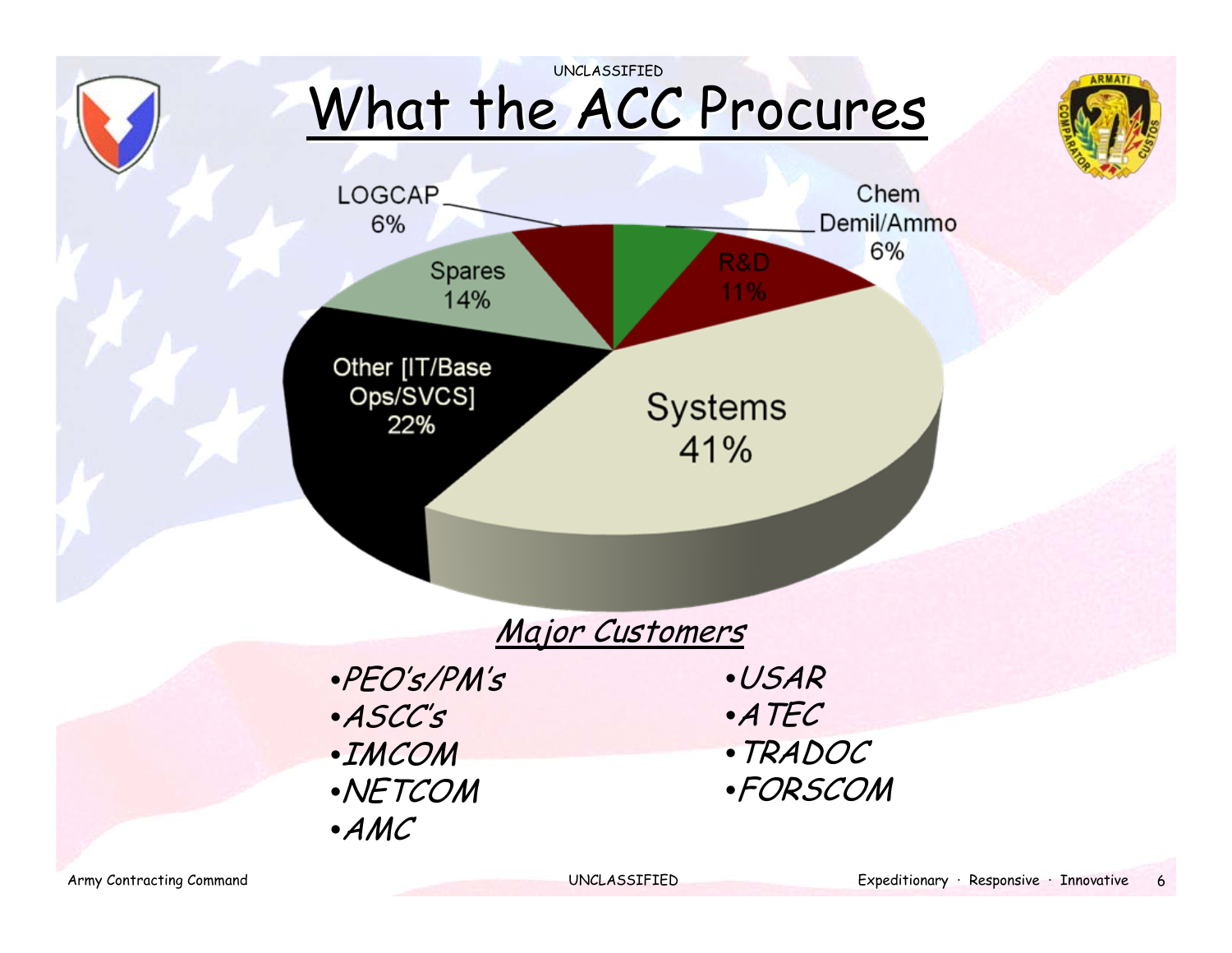

#### 8% Total Dollars in Direct Support to OIF/OEF

#### EXAMPLES:

- $\blacktriangleright$ Rock Island Arsenal Contracting Center – LOGCAP (\$5.5B/Year)
- $\blacktriangleright$  TACOM Contracting Center – Afghanistan Security Assistance Program, \$1.7B
	- $\blacktriangleright$ 27,000 vehicles & 104,000 weapons delivered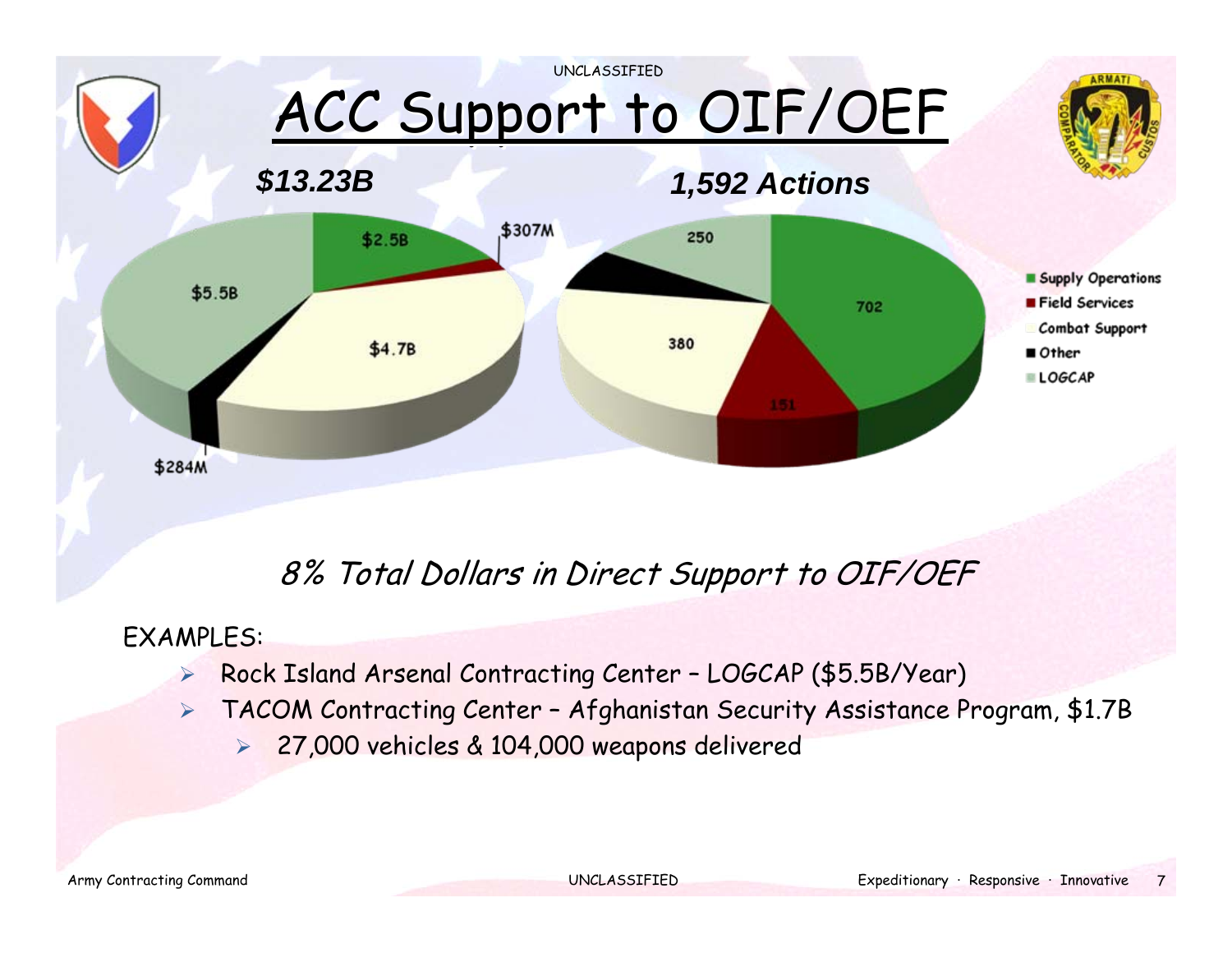

## ACC Trends & Impacts

UNCLASSIFIED



 $\Box$  Actions > \$100K  $\Box$  Total Dollars in Billions  $\blacksquare$  People



Increased Dollars • Up 463% since '95 Increased Actions • Up 359% since '95 Decreased Workforce •Down 53% since '95

#### Process Efficiencies Used to the Max!

- Partnering
- Credit Cards
- E-Commerce/Paperless Contracting
- ALPHA Contracting
- Alternative Disputes Resolution
- Use of Ordering Officers
- Long Term IDIQ Contracts
- Best Value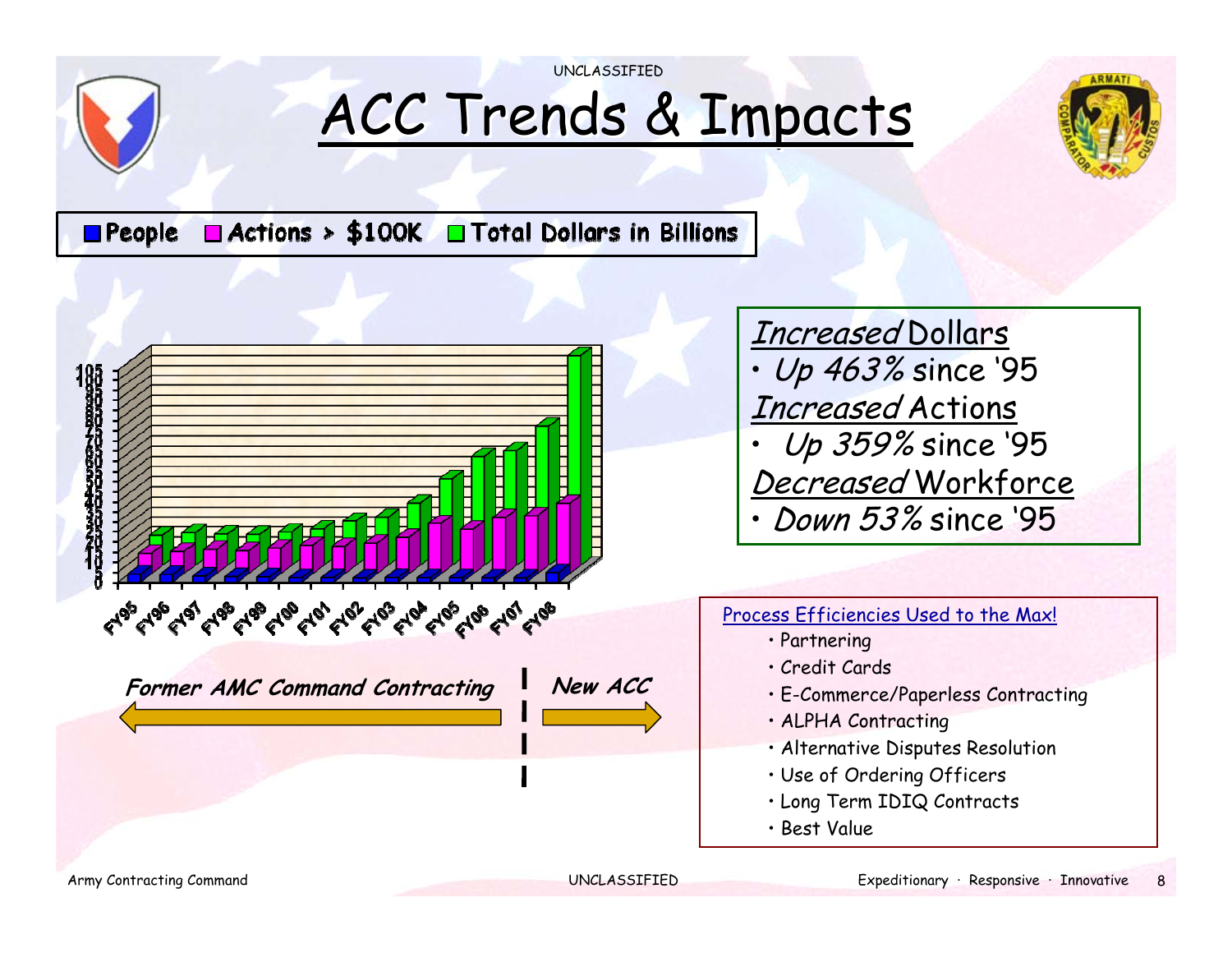UNCLASSIFIED



### ACC Strategic Priorities



- • Grow and develop a professional civilian and military workforce
- • Establish & develop an expeditionary contracting capability
- •Maintain superior customer focus
- • Standardize, improve and assure quality business processes and policies across the organization
- •Obtain and maintain needed resources